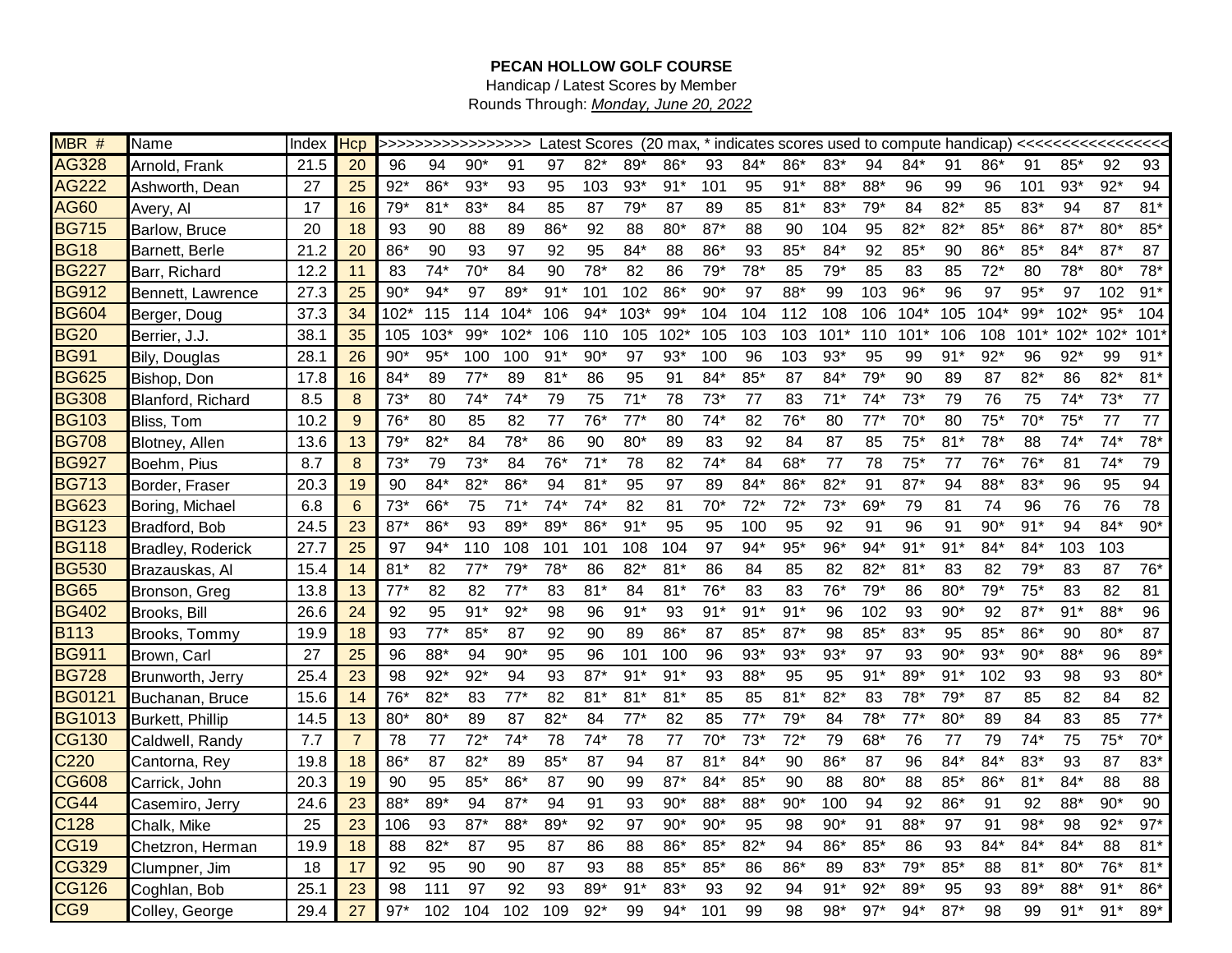| MBR #            | Name               | Index | Hcp            |        | >>>>>>>>>>>>>>>>>>> |        |         |        |       |        |        |              |        |                           |       |              |        |        |        |          |        |        |        |
|------------------|--------------------|-------|----------------|--------|---------------------|--------|---------|--------|-------|--------|--------|--------------|--------|---------------------------|-------|--------------|--------|--------|--------|----------|--------|--------|--------|
| C416             | Collins, Doug      | 18.4  | 17             | $85*$  | 88                  | 86     | $78*$   | 86     | 93    | 94     | 83*    | $84*$        | $84*$  | 89                        | 94    | 86           | $85*$  | $82*$  | 100    | 92       | 88*    | $85*$  | 88*    |
| CG703            | Collins, Mickey    | 13.6  | 13             | 89     | 89                  | 85     | 88      | $79*$  | $78*$ | 86     | 84     | 83           | 82     | $82*$                     | 86    | $75*$        | $77*$  | 88     | $76*$  | $81*$    | $75*$  | $79*$  | $77*$  |
| CG1119           | Cook, Jim          | 21.3  | 20             | 90     | 91                  | $77*$  | 101     | 89*    | 94    | $84*$  | 88*    | 94           | 89*    | 98                        | 97    | $86*$        | 93     | 92     | $85*$  | 92       | $82*$  | $85*$  | 88*    |
| C012             | Coppinger, Gary    | 0.7   |                | 65*    | 73                  | 66*    | $64*$   | 68*    | 68    | 70     | 64*    | 77           | 72     | 75                        | 75    | 79           | 79     | $70*$  |        |          |        |        |        |
| CG204            | Coren, Michael     | 18.1  | 17             | 87     | 87                  | 84*    | 92      | $84*$  | $84*$ | $81*$  | 87     | $80*$        | $83*$  | 86                        | $80*$ | $79*$        | 86     | 83*    | 89     | $84*$    | 91     | 91     | 90     |
| CG507            | Cotter, Joe        | 19.4  | 18             | 91     | 89                  | 88*    | 89      | 86*    | $87*$ | $80*$  | $77*$  | $82*$        | $85*$  | $81*$                     | 90    | 94           | 102    | $86*$  | 98     | 92       | 93     | $83*$  | 89     |
| CG425            | Crans, Dave        | 31.7  | 29             | 100    | 100                 | $96*$  | 100     | $94*$  | $98*$ | 99     | 104    | 105          | $97*$  | 102                       | $99*$ | 101          | 101    | $99*$  | $94*$  | $92*$    | $87*$  | 100    | $96*$  |
| CG1028           | Craven, Will       | 23.1  | 21             | 94     | 94                  | $82*$  | 95      | 88*    | $90*$ | $87*$  | 101    | 88*          | 86*    | $90*$                     | 95    | 95           | 91     | $87*$  | 94     | $85*$    | $87*$  | 91     | 91     |
| CG14             | Crawley, Brian     | 36.9  | 34             | $96*$  | 105                 | 110    | $100*$  | $102*$ | 106   | 107    | 108    | $102*$       | $101*$ | $103*$                    | 105   | $103*$       | $102*$ | $97*$  | 106    | $96*$    | 103    | 106    | 105    |
| CG70             | Creemer, Al        | 32.4  | 30             | 103    | 104                 | $96*$  | 110     | $100*$ | 104   | $100*$ | 105    | $93*$        | 105    | $93*$                     | 101   | $92*$        | $101*$ | $90*$  | $100*$ | 101      | $94*$  | 103    | 102    |
| C515             | Crews, Bob         | 11.1  | 10             | 87     | 89                  | 83     | 84      | 84     | 90    | 90     | $82*$  | $82*$        | $79*$  | $79*$                     |       |              |        |        |        |          |        |        |        |
| C <sub>201</sub> | Cromwell, Ollie    | 3.9   | $\overline{4}$ | 72     | 73                  | 79     | 80      | 83     | $75*$ | 78     | 82     | $75*$        | 77     | $71*$                     | 77    | $75*$        | $72*$  | $76*$  | $73*$  | $71*$    | $72*$  | $67*$  | 76     |
| <b>DG430</b>     | Davidson, Bob      | 35.7  | 33             | $101*$ | $101*$              | 103    | 104     | $97*$  | $97*$ | 106    | 106    | $95*$        | 107    | $102*$                    | $96*$ | 103          | 103    | $101*$ | 109    | 104      | $101*$ | $100*$ | 103    |
| <b>DG62</b>      | Davis, Al          | 20.5  | 19             | $85*$  | $81*$               | $82*$  | 88*     | 95     | $84*$ | $87*$  | 99     | $86*$        | 94     | 94                        | 89    | $84*$        | 91     | 89     | 92     | $82*$    | 95     | $86*$  | 92     |
| <b>DG312</b>     | Degele, Roger      | 35.3  | 32             | 104    | $95*$               | $100*$ | $95*$   | 108    | 104   | 107    | $100*$ | $99*$        | $98*$  | 107                       | 104   | $103*$       | 104    | 107    | $99*$  | $101*$   | 106    | $97*$  | 104    |
| <b>DG611</b>     | Dempster, Robert   | 17.6  | 16             | $76*$  | $81*$               | 89     | 87      | $83*$  | $85*$ | $81*$  | 90     | 85           | $85*$  | $85*$                     | $80*$ | 92           | 87     | 85'    | 86     | 88       | 91     | 89     | $76*$  |
| D66              | Denzer, Greg       | 27.5  | 25             | 100    | $92*$               | $92*$  | 95      | $92*$  | $91*$ | 99     | $93*$  | $92*$        | 96     | $91*$                     | $91*$ | 94           | 101    | 99     | 95     | $87*$    | 97     | 97     | $91*$  |
| <b>DG401</b>     | Dickson, Bill      | 20    | 18             | 86*    | 87                  | $82*$  | 87      | 83*    | 87    | $82*$  | 89     | 88           | 90     | 88                        | 89    | $82*$        | 91     | 83*    | 87     | $85*$    | 86*    | 86*    | $85*$  |
| <b>DG706</b>     | Dishman, George    | 17.7  | 16             | 85     | 91                  | 84*    | 93      | 87     | $85*$ | 89     | 87     | 85'          | $78*$  | $81*$                     | 86    | 87           | 90     | $82*$  | $80*$  | 89       | $80*$  | $82*$  | $81*$  |
| <b>DG811</b>     | Dominguez, Jay     | 22.6  | 21             | $85*$  | 92                  | 93     | 94      | $90*$  | $79*$ | 94     | $90*$  | $90*$        | 91     | $90*$                     | 86*   | 83*          | 96     | $90*$  | $82*$  | 90       | 95     | 97     | 99     |
| D129             | Draeger, Duane     | 17.7  | 16             | $81*$  | 89                  | $82*$  | 83*     | 89     | $84*$ | 85     | 83*    | $78^{\circ}$ | $79*$  | 94                        | 84'   | 87           | 96     | 91     | 95     | $90*$    | 86*    | 93     | 95     |
| <b>DG429</b>     | Droke, Robert      | 7.8   | $\overline{7}$ | $74*$  | 79                  | 83     | 81      | $71*$  | 75    | $71*$  | 75     | $74*$        | 79     | 79                        | $72*$ | $72*$        | 79     | 79     |        |          |        |        |        |
| <b>DG606</b>     | Dudley, David      | 26.3  | 24             | 103    | 103                 | 91     | 91      | $90*$  |       |        |        |              |        |                           |       |              |        |        |        |          |        |        |        |
| D1125            | Dupree, Bo         | 15.9  | 15             | $82*$  | 85                  | 88     | 87      | 88     | 85    | 86     | $81*$  | 81'          | 89     | 89                        | $79*$ | 83*          | $81*$  | 76*    | 89     | 89       | $76*$  | $83*$  | $79*$  |
| <b>DG718</b>     | Durant, Randy      | 3.4   | 3              | 72     | 71                  | 73     | 63*     | 66*    | 69*   | 69*    | 73     | $71*$        | 80     | 75                        | $64*$ | 73           | 69*    | 73     | 73     | $71*$    | 72     | 71'    | 68*    |
| <b>EG117</b>     | Easterling, Dwayne | 13.2  | 12             | 81     | 89                  | $79*$  | 86      | $80*$  | $77*$ | $74*$  | 87     | 84           | $76*$  | 86                        | $78*$ | 86           | 90     | $78*$  | 80     | $79*$    | 80*    | $74*$  | 85     |
| EG0922           | Egnew, Bob         | 26.3  | 24             | $90*$  | $92*$               | 89*    | $87*$   | $90*$  | $91*$ | 94     | 95     | 93           | 97     | 98                        | 93    | 101          | 98     | 98     | 95     | 89*      | $90*$  | $90*$  | $92*$  |
| <b>EG114</b>     | Eisenbach, Randy   | 28    | 26             | 99     | 101                 | 104    | 96      | $91*$  | 106   | $93*$  | $91*$  | 97           | $90*$  | 101                       | 98    | 96           | $87*$  | $93*$  | $91*$  | 96       | $95*$  | $93*$  | $93*$  |
| EG611            | Engelking, Ron     | 13.4  | 12             | 80     | 85                  | $77*$  | $80*$   | $80*$  | 84    | $75*$  | 84     | $77*$        | 88     | 84                        | $78*$ | $78*$        | $75*$  | $78*$  | 80     | 80       | 87     | 88     | $79*$  |
| E618             | Espinedo, Mike     | 25    | 23             | 94     | 94                  | 96     | 92      | 94     | $92*$ | $90*$  | $91*$  | 92           | 93     | $91*$                     | $84*$ | $94*$        | 89*    | $98*$  | $96*$  | 107      | 102    | $97*$  | 108    |
| EG0725           | Euler, Fred        | 14.1  | 13             | 84     | 84                  | $80*$  | 83      | 87     | 94    | $79*$  | $77*$  | 86           | $81*$  | 88                        | $79*$ | 76*          | 83     | 84     | $79*$  | $75*$    | $78*$  | $80*$  | 83     |
| <b>FG613</b>     | Faldet, Larry      | 17.6  | 16             | 85     | 87                  | 84     | 88      | $82*$  | $84*$ | $83*$  | $84*$  | $83*$        | 85     | $76*$                     | $82*$ | 86           | 90     | $80*$  | 86     | 87       | 84*    | 89     | 79*    |
| <b>FG12</b>      | Fisher, Dennis     | 22.9  | 21             | 93     | $92*$               | 88*    | 83*     | 93     | 97    | 95     | 86*    | 93           | 92     | $90*$                     | 94    | 94           | $86*$  | 95     | $84*$  | 86*      | $87*$  | 94     | 86*    |
| GG711            | Garlington, Jerry  | 22.2  | 20             | 101    | 104                 | 99     | 99      | 97     | $91*$ | 99     | 107    | $98*$        | 98     | 101                       | $92*$ | 101          | 88*    | 88*    | 88*    | 88*      | 88*    |        |        |
| <b>GG66</b>      | Goetz, Bob         | 16.8  | 15             | 92     | $79*$               | 88     | $76*$   | $80*$  | 88    | $85*$  | 89     | $85*$        | 89     | 89                        | $79*$ | 86           | 89     | $77*$  | 87     | $85*$    | 90     | $79*$  | $85*$  |
| GG002            | Going, Gary        | 16.5  | 15             | 86     | $83*$               | 88     | $82*$   | 84     | 90    | 85     | 84*    | 84           | 85     | $82*$                     | $76*$ | 90           | $78*$  | $81*$  | $83*$  | 88       | $79*$  | $79*$  | 85     |
| GG326            | Goodwin, Ron       | 26    | 24             | 97     | $91*$               | 93     | 88*     | 94     | 89*   | 95     | 98     | 95           | $85*$  | $92*$                     | 103   | 94           | $90*$  | $87*$  | $93*$  | 95       | $93*$  | $90*$  | 93     |
| GG499            | Gordon, Richard    | 9.7   | 9              | 80     | 83                  | 83     | $78*$   | 80     | $77*$ | 81     | $73*$  | $71*$        | 78     | $78*$                     | 87    | 81           | 82     | $72*$  | $76*$  | $70*$    | $73*$  | $74*$  | 79     |
| <b>GG27</b>      | Gore, Jerry        | 34.9  | 32             | 105    | 107                 |        | 106 96* | $91*$  |       |        |        |              |        | 106 106 105 107 101* 103* |       | 99* 100* 105 |        | $99*$  |        | 109 103* | 107    | $90^*$ | $101*$ |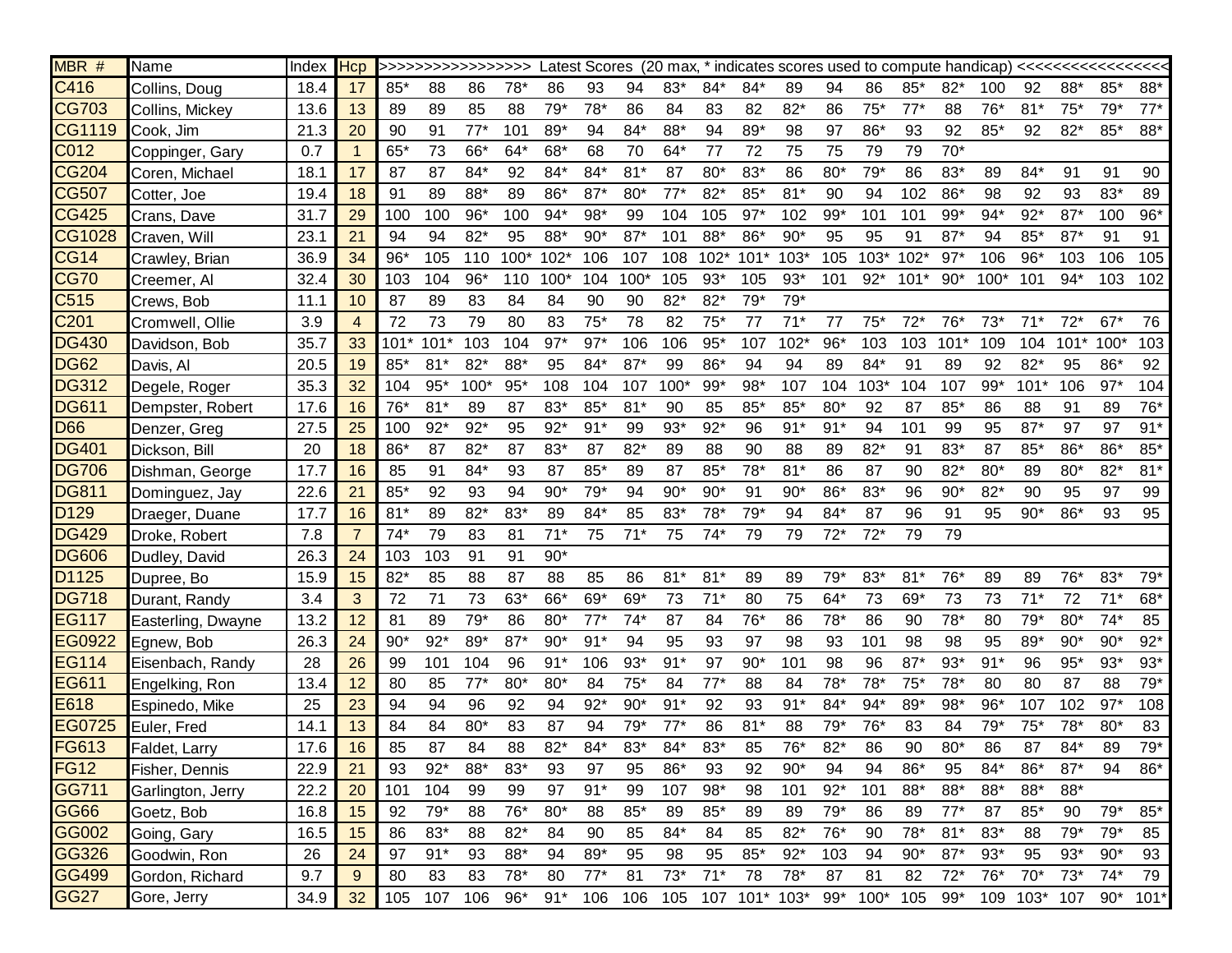| MBR #            | Name               | Index | <b>Hcp</b> |       | >>>>>>>>>>>>>>>>>> |        |        |        | <b>Latest Scores</b> |         |        |        |        |       |       |        |        |        |        |        |        |        |        |
|------------------|--------------------|-------|------------|-------|--------------------|--------|--------|--------|----------------------|---------|--------|--------|--------|-------|-------|--------|--------|--------|--------|--------|--------|--------|--------|
| GG44             | Gotcher, Gerald    | 14.3  | 13         | $79*$ | 82                 | 83     | 83     | 83     | 86                   | 85      | $78*$  | 85     | $78*$  | $78*$ | $81*$ | $81*$  | 84     | $75*$  | 87     | $78*$  | $82*$  | 84     | $76*$  |
| GG128            | Grekstas, Larry    | 17.2  | 16         | $79*$ | 87                 | $80*$  | $84*$  | $80*$  | $80*$                | 94      | 86     | $81*$  | $85*$  | 87    | 87    | $77*$  | $84*$  | 96     | 89     | 83*    | 91     | 85     | 88     |
| GG919            | Griffith, Ford     | 11.4  | 10         | $73*$ | $77*$              | 81     | 84     | 80     | 86                   | $73*$   | 82     | 82     | 89     | $79*$ | 79    | $76*$  | $72*$  | $75*$  | $78*$  | $77*$  | $78*$  | 79     | 79     |
| HG1129           | Haley, Dick        | 36    | 33         | $98*$ | $102*$             | $95*$  | 102    | 111    | $98*$                | 104     | $101*$ | $101*$ | 108    | 108   | 107   | $99*$  | 107    | $102*$ | $98*$  | 105    | 105    | $100*$ | 112    |
| <b>HG510</b>     | Halpin, Tim        | 18.3  | 17         | 98    | 86                 | 89     | 85     | 87     | 83*                  | $84*$   | 89     | $84*$  | $81*$  | 93    | 87    | 89     | $82*$  | $82*$  | $84*$  | 87     | $80*$  | $82*$  | $82*$  |
| HG1026           | Hammer, Gary       | 12.8  | 12         | 81    | $78*$              | $74*$  | 82     | $81*$  | 81                   | 82      | 83     | 79'    | 88     | 84    | 77'   | 77'    | 83     | 79*    | $73*$  | 82     | 81     | $76*$  | $77*$  |
| H618             | Harbin, David      | 19.7  | 18         | 86*   | $80*$              | $81*$  | $86*$  | $86*$  | $85*$                | 88      | 93     | 88     | $85*$  | 92    | 94    | $82*$  | 88     | $85*$  | 87     | $82*$  | 92     | 88     | 91     |
| <b>HG51</b>      | Hargove, Dolan     | 16    | 15         | 89    | $79*$              | $80*$  | $79*$  | 83     | 86                   | $81*$   | 86     | $78*$  | $81*$  | 85    | 86    | $81*$  | 91     | $81*$  | 84     | $81*$  | $81*$  | 86     | 87     |
| HG103            | Havey, Peter       | 22.4  | 21         | 90    | 91                 | $85*$  | 89*    | $83*$  | $87*$                | 96      | 86*    | 92     | 91     | 97    | 91    | $87*$  | 89     | 99     | 95     | $85*$  | $85*$  | 88*    | 88*    |
| HG909            | Hayes, Ed          | 21.8  | 20         | 90    | 94                 | $85*$  | $87*$  | 99     | 93                   | 91      | 88*    | $83*$  | $85*$  | 94    | 90    | 89*    | 99     | 90     | $87*$  | 91     | $84*$  | 89*    | $81*$  |
| <b>HG221</b>     | Heckman Jr., Jerry | 19    | 17         | 89    | 83*                | 87     | $83*$  | 84*    | 83*                  | $81*$   | 92     | $84*$  | 85     | 89    | 91    | 91     | 94     | 94     | 94     |        |        |        |        |
| <b>HG008</b>     | Heckman, Jerry     | 25.9  | 24         | $87*$ | $90*$              | $90*$  | $91*$  | $87*$  | $90*$                | 100     | 89*    | $92*$  | $92*$  | 99    | 93    | 89*    | 95     | 95     | 92     | 94     | 97     | 95     | 92     |
| <b>HG14</b>      | Hendricks, Mark    | 16    | 15         | $82*$ | $81*$              | $76*$  | 90     | $84*$  | $82*$                | 88      | 88     | 90     | 87     | 85    | $82*$ | 91     | 78*    | 85     | $81*$  | $72*$  | 88     | 86     | $84*$  |
| <b>HG423</b>     | Heston, Tom        | 15.2  | 14         | 83    | $79*$              | $79*$  | $82*$  | 85     | $77*$                | $82*$   | 93     | 86     | 86     | 86    | 83    | $78*$  | 85     | $80*$  | $82*$  | 88     | 90     | $76*$  | $79*$  |
| <b>HG822</b>     | Hill, Bruce        | 12.1  | 11         | $78*$ | 82                 | 87     | 89     | $75*$  | $77*$                | 80      | 82     | $76*$  | $77*$  | $79*$ | 82    | $75*$  | 85     | 80     | 80     | 80     | $72*$  | $76*$  | $79*$  |
| <b>HG531</b>     | Hines, Richard     | 17.8  | 16         | $78*$ | 96                 | 90     | 91     | 93     | 88                   | 86      | 83*    | 85'    | 84*    | 85    | 87    | $83*$  | $83*$  | $82*$  | $81*$  | $80*$  | 86     | 91     | $80*$  |
| <b>HG38</b>      | Holland, Ed        | 11.6  | 11         | 68*   | 83                 | 83     | 84     | 87     | $80*$                | $78*$   | $78*$  | 80     | 80     | 81    |       |        |        |        |        |        |        |        |        |
| HG604            | Horowitz, Bruce    | 14.8  | 14         | 82    | $81*$              | $78*$  | 85     | 84     | $76*$                | $78*$   | $79*$  | $80*$  | 88     | $81*$ | $78*$ | 87     | 91     | $82*$  | 85     | 82     | 86     | 87     | $77*$  |
| HG518            | Howard, Charles    | 31.1  | 29         | 103   | 102                | 103    | 101    | $97*$  | 101                  | 103     | $93*$  | 99     | $98*$  | 103   | $95*$ | $96*$  | 100    | $92*$  | 98     | $93*$  | $92*$  | $96*$  | $95*$  |
| <b>HG804</b>     | Huett, Carl        | 25.6  | 24         | 95    | 92                 | 93     | 105    | 102    | 96                   | 86*     | $92*$  | $87*$  | 97     | $90*$ | $92*$ | 88*    | $92*$  | 95     | 94     | 99     | 89*    | 88*    | $90*$  |
| HG119            | Hussey, Pat        | 34.7  | 32         | $99*$ | 101                | $96*$  | $97*$  | 106    | 104                  | 105     | 101    | $99*$  | $100*$ | 102   | 105   | $94*$  | 103    | 100*   | $99*$  | 102    | $99*$  | 105    | $98*$  |
| IG <sub>12</sub> | Ihde, Glen         | 32.2  | 30         | 107   | 101                | $97*$  | 101    | $97*$  | 101                  | $99*$   | 100    | $97*$  | 101    | 105   | 104   | $98*$  | 105    | 94*    | $98*$  | $95*$  | 84*    | $98*$  | 100    |
| JG34             | Jasien, Bob        | 21.3  | 20         | 92    | $84*$              | 102    | 100    | 99     | 88*                  | 92      | 83*    | 87'    | 109    | 88*   | 89    | 92     | $85*$  | $85*$  | 90     | $79*$  | 89*    | 92     | $85*$  |
| JG118            | Johnson, Dwight    | 20.6  | 19         | $85*$ | 87                 | 87     | $85*$  | 84*    | $85*$                | 89      | 92     | 94     | 90     | 89    | 90    | $83*$  | $85*$  | $85*$  | 90     | 89     | 86*    | 86*    | $86*$  |
| <b>JG005</b>     | Johnson, Jim       | 11.9  | 11         | $76*$ | 82                 | 82     | $77*$  | $78*$  | 81                   | 83      | 84     | $71*$  | $74*$  | 79    | 82    | $77*$  | 86     | $78*$  | 82     | $77*$  | $77*$  | 81     | $77*$  |
| JG66             | Justice, Jack      | 37.9  | 35         | 105   | 103'               | 106    | $100*$ | 111    | 107                  | 104     | 98*    | $101*$ | 105    | 107   | 105   | $103*$ | $103*$ | 103*   | $103*$ | $103*$ | $95*$  | 104    | 105    |
| <b>KG13</b>      | Kalichak, Ken      | 13.1  | 12         | $77*$ | 87                 | 85     | 80     | 82     | $79*$                | $78*$   | 80     | 80     | $77*$  | 90    | 78*   | 88     | 82     | 85     | $74*$  | $80*$  | 76*    | 76*    | $79*$  |
| <b>KG815</b>     | Kaminsky, Ed       | 40.4  | 37         | 116   | $110*$             | $106*$ | 112    | $109*$ | $109*$               | 114     | $112*$ | 119    | $107*$ | 114   | 117   | 117    | 121    | $111*$ | $107*$ | 113    | $104*$ | 117    | $103*$ |
| KG107            | Karlseng, Bob      | 25.5  | 23         | $90*$ | 96                 | $90*$  | 89*    | 96     | 93                   | 95      | $90*$  | 96     | $93*$  | 89*   | 98    | $87*$  | $90*$  | $85*$  | 98     | 93     | 93     | $90*$  | 93     |
| KG312            | Keane, Doug        | 19.8  | 18         | 95    | 90                 | 84*    | $79*$  | 95     | 88*                  | 89      | $87*$  | $83*$  | 89     | $85*$ | $84*$ | 90     | 89*    | 93     | 90     | $84*$  | $75*$  | 90     | 91     |
| KG530            | Keed, Alan         | 25.2  | 23         | $90*$ | $87*$              | 95     | 96     | $90*$  | $92*$                | 85*     | 98     | 98     | 93     | $91*$ | $91*$ | 93     | 93     | 89*    | 93     | 97     | 99     | 84*    | $91*$  |
| <b>KG116</b>     | Kemp, Jack         | 24.2  | 22         | $89*$ | $85*$              | 90     | $87*$  | 88*    | 88*                  | $90*$   | 94     | 99     | 91     | 93    | 97    | $87*$  | $90*$  | 92     | 88*    | 91     | 94     | 90     | $89*$  |
| <b>KG811</b>     | Kendall, Steve     | 14.2  | 13         | 103   | 84                 | 78*    | 83     | 87     | $78*$                | 86      | 86     | 84     | 84     | $79*$ | $79*$ |        |        |        |        |        |        |        |        |
| <b>KG429</b>     | Keyser, Dick       | 25.7  | 24         | $92*$ | 95                 | 93     | 92     | $91*$  | 100                  | $86*$   | 86*    | $92*$  | $90*$  | 92    | 99    | 99     | 98     | 98     |        |        |        |        |        |
| <b>KG828</b>     | Kirkley, JDarrel   | 26.4  | 24         | 95    | $89*$              | 95     | 96     | 95     | 96                   | $94*$   | $90*$  | $87*$  | $92*$  | 88*   | $90*$ | 98     | $93*$  | 94     | 98     | 102    | $92*$  | $87*$  | 102    |
| <b>KG14</b>      | Knowles, Roger     | 26.6  | 24         | 88*   | 96                 | $93*$  | $91*$  | 103    | $90*$                | $93*$   | 95     | $90*$  | 102    | 97    | 95    | $84*$  | $94*$  | 96     | $93*$  | 98     | 88*    | 94     | 100    |
| <b>KG44</b>      | Koscinski, Tim     | 14.2  | 13         | 85    | 86                 | 94     | 83     | 88     | $77*$                | 89      | 85     | $78*$  | $78*$  | $78*$ | $75*$ | 84     | $80*$  | 79*    | 91     | 85     | $81*$  | $80*$  | $79*$  |
| <b>KG130</b>     | Krause, Jim        | 11.8  | 11         | $78*$ | 82                 | $77*$  | $76*$  | $75*$  | $77*$                | $75*$   | 79     | 82     | $75*$  | $77*$ | 80    | 79     | 83     | 85     | $75*$  | 83     | $76*$  | 83     | 79     |
| LG14             | Lasnier, David     | 26.1  | 24         | $92*$ | 92                 | 96     | $90*$  | 95     |                      | 100 88* | 88*    | $88*$  | 97     | 93    | 93    | $92*$  | 94     | $87*$  | $92^*$ | 95     | 94     | $92*$  | $90*$  |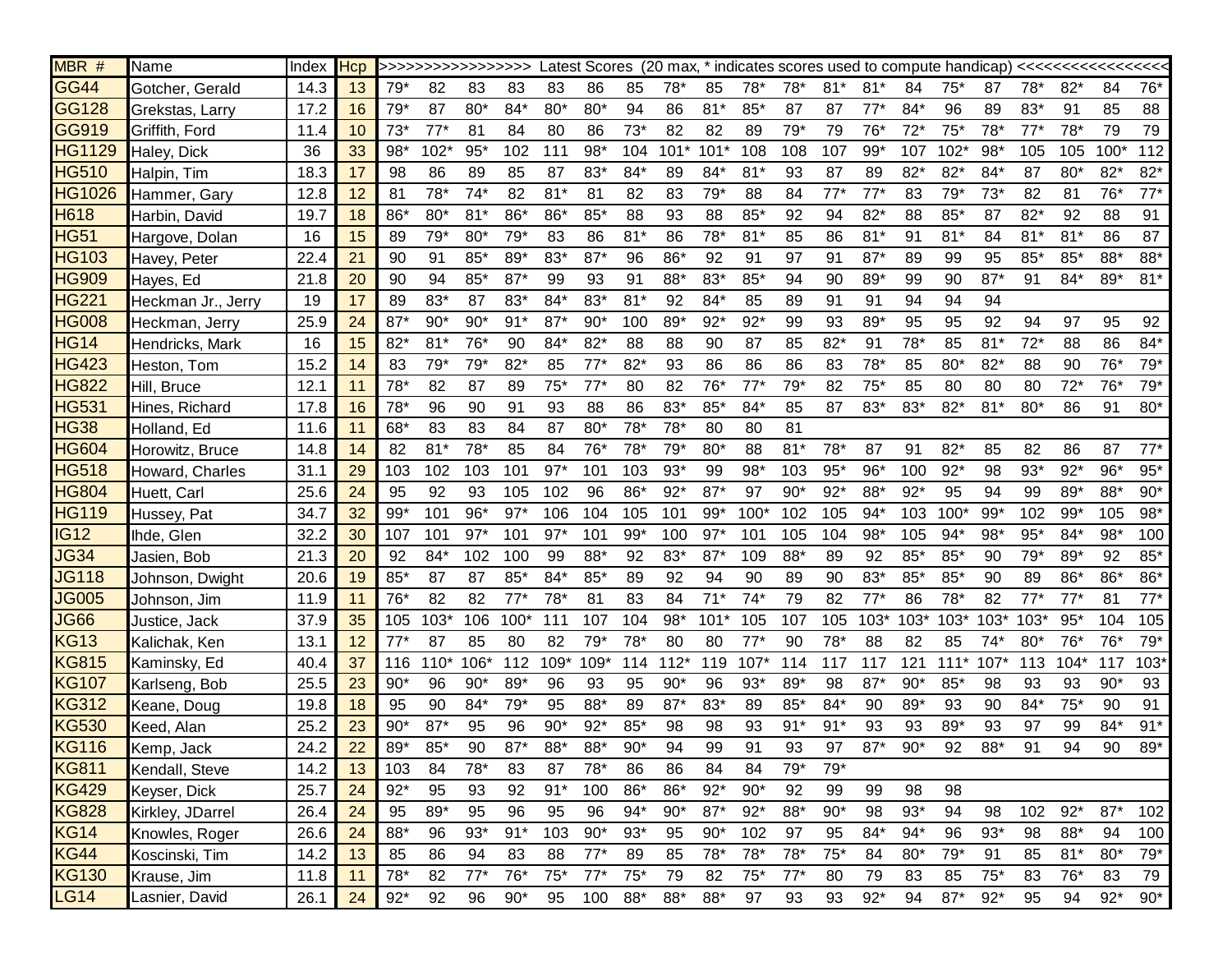| MBR #         | Name              | Index      | <b>Hcp</b> |       |       |       |            |       |       |       |       |         |       |       |       |         |        |       |       |            |       |        |       |
|---------------|-------------------|------------|------------|-------|-------|-------|------------|-------|-------|-------|-------|---------|-------|-------|-------|---------|--------|-------|-------|------------|-------|--------|-------|
| LG1117        | LeCrone, Mike     | 25.8       | 24         | 88*   | $91*$ | 89*   | 93         | 94    | 96    | $83*$ | $90*$ | $90*$   | $93*$ | 96    | $92*$ | $90*$   | 96     | $90*$ | 93    | 100        | 98    | 97     | 93    |
| LG804         | Lillard, Cecil    | 21         | 19         | 94    | 90    | 90    | $87*$      | 88    | 95    | 99    | 88    | 91      | 89    | 89    | $85*$ | $85*$   | 84*    | $84*$ | $85*$ | $85*$      |       |        |       |
| L523          | Lopez, Diego      | 27         | 25         | $95*$ | 108   | $94*$ | 103        | $95*$ | 102   | 100   | $95*$ | 96      | 103   | 97    | 102   | 96      | $91*$  | 104   | $99*$ | 98*        | $96*$ | $96*$  | 89*   |
| LG708         | Loughmiller, Joe  | 18.2       | 17         | $84*$ | 87    | 91    | $82*$      | 86    | 93    | 86    | $82*$ | 91      | $80*$ | $75*$ | 83*   | $83*$   | 84*    | 87    | 90    | 87         | 90    | $85*$  | $85*$ |
| LG12          | Love, Gary        | 13         | 12         | $78*$ | 82    | $71*$ | $77*$      | $76*$ | 84    | 81    | 95    | 78*     | $80*$ | $80*$ | 82    | 89      | 82     | 79*   | 78*   | 83         | $79*$ | 86     | 82    |
| LG122         | Loven, Dale       | 25.7       | 24         | 89*   | $92*$ | 95    | 97         | $93*$ | $85*$ | 95    | 94    | 100     | 98    | 86*   | 96    | $93*$   | $91*$  | 101   | 105   | 95         | $87*$ | $91*$  | 88*   |
| MG631         | Marks, Don        | 17.4       | 16         | $81*$ | 88    | $78*$ | 86         | 96    | 93    | $82*$ | $84*$ | $82*$   | 85    | 85    | $83*$ | 84*     | 85     | $82*$ | 89    | $80*$      | 92    | 91     | $79*$ |
| MG104         | Martin, Dave      | 25.7       | 24         | $92*$ | 94    | 99    | 96         | $91*$ | 102   | 97    | $92*$ | 98      | 98    | $91*$ | 86*   | $87*$   | $87*$  | 96    | 96    | 100        |       |        |       |
| <b>MG13</b>   | Martinez, Pete    | 20.7       | 19         | $82*$ | 88*   | 89    | $87*$      | 86*   | $85*$ | $81*$ | $84*$ | $83*$   | 96    | 84*   | 94    | 98      | $87*$  | 98    | 91    | 89         | 94    | 94     | 89    |
| M415          | Mazzola, David    | 26.3       | 24         | 97    | 99    | 93    | $87*$      | 97    | $91*$ | $91*$ | $84*$ | 100     | $91*$ | $93*$ | $91*$ | 94      | 98     | 93    | 103   | $96*$      | 102   | $100*$ | $98*$ |
| <b>MG14</b>   | McAlexander, Jay  | 17.2       | 16         | $83*$ | 85    | 86    | 83         | 85    | $82*$ | $80*$ | $78*$ | 85      | $81*$ | 89    | 87    | $81*$   | $83*$  | $83*$ | 83*   | 91         | 87    | 83     | $79*$ |
| MG321         | McAnally, Dennis  | 20.9       | 19         | 88    | $83*$ | $81*$ | 90         | $87*$ | $85*$ | 93    | 84*   | 88      | $83*$ | 94    | $87*$ | 89      | 92     | 93    | 95    | $87*$      | 86*   | 86*    | 91    |
| MG907         | McDavid, Charles  | 25.1       | 23         | $92*$ | 99    | 98    | 97         | 97    | 97    | 95    | 96    | $87*$   | $91*$ | 97    | 86*   | $93*$   | $83*$  | $87*$ | $94*$ | 97         | $94*$ | $82*$  | 94    |
| <b>MG606</b>  | McGee, Kent       | <b>NHI</b> | <b>NH</b>  | 77    | 77    | 80    |            |       |       |       |       |         |       |       |       |         |        |       |       |            |       |        |       |
| MG322         | McGraw, Brad      | 8.5        | 8          | 75    | 80    | 77    | 77         | $73*$ | $73*$ | 80    | 80    |         |       |       |       |         |        |       |       |            |       |        |       |
| MG320         | McGuill, Steve    | 11.2       | 10         | 80    | 85    | $73*$ | 81         | $77*$ | 86    | 78    | $74*$ | $77*$   | 78    | $76*$ | $76*$ | 78      | 78     | $76*$ | 85    | 85         |       |        |       |
| MG407         | McGuire, Brian    | 28.3       | 26         | 99    | 100   | $91*$ | 103        | 96    | $95*$ | $96*$ | 98    | 104     | 105   | 99    | 89*   | $93*$   | $93*$  | 88*   | $94*$ | 101        | 100   | $90*$  | $91*$ |
| <b>MG62</b>   | McManus, Kent     | 19.1       | 18         | 86    | 89    | 91    | 95         | 90    | $83*$ | 89    | 87    | 92      | $85*$ | 83*   | $81*$ | $85*$   | $82*$  | 86    | 87    | 83*        | 86*   | $82*$  | $82*$ |
| MG527         | Medlin, Russell   | 16.3       | 15         | $82*$ | 83    | $78*$ | $80*$      | 89    | $80*$ | $82*$ | 90    | 88      | 83    | 91    | $82*$ | $80*$   | $78*$  | 89    | $81*$ | 85         | 83    | 85     | $82*$ |
| MG528         | Mellars, Larry    | 9.5        | 9          | 75    | 81    | 81    | $74*$      | $74*$ | 81    | 81    |       |         |       |       |       |         |        |       |       |            |       |        |       |
| MG912         | Merriott, Douglas | 12.9       | 12         | $74*$ | 85    | $72*$ | $76*$      | 89    | $76*$ | 95    | 97    | 96      | 69*   | 86    | 87    | $85*$   | $80*$  | 86    | 85    | 94         | $79*$ | $81*$  | $80*$ |
| MG908         | Meyer, Jim        | 33.7       | 31         | 96*   | 98*   | $95*$ | $98*$      | 104   | $98*$ | 109   | 99*   | $98*$   | 105   | 103   | 101   | $99*$   | 109    | 100   | 107   | $94*$      | 104   | 106    | $96*$ |
| <b>MG116</b>  | Mooneyhan, Wayene | 26.6       | 24         | 95    | 105   | 100   | $94*$      | $93*$ | $93*$ | 96    | $93*$ | 97      | $88*$ | $85*$ | $89*$ | 99      | 95     | 103   | $90*$ | $92*$      | $87*$ | 101    | 96    |
| MG619         | Moore, Bill       | <b>NHI</b> | <b>NH</b>  | 92    |       |       |            |       |       |       |       |         |       |       |       |         |        |       |       |            |       |        |       |
| MG501         | Moore, John       | 33.7       | 31         | 103   | $99*$ | $95*$ | $101*$     | 103   | $94*$ | 109   | 102   | 102 95* |       | 98*   |       | 110 98* | $101*$ | $98*$ |       | 106 107    | $93*$ | 108    | 106   |
| <b>MG45</b>   | Myers, Paul       | 22.1       | 20         | 97    | 95    | 95    | 91         | 91    | $94*$ | 88    | $91*$ |         |       |       |       |         |        |       |       |            |       |        |       |
| <b>NG1111</b> | Newell, Don       | 26.4       | 24         | 93    | $91*$ | $90*$ | 97         | 93    | 92    | $92*$ | 97    | 95      | 100   | 95    | $85*$ | $89*$   | 89*    | $91*$ | 93    | $92*$      | $92*$ | $90*$  | 101   |
| <b>NG118</b>  | Nicholas, Ron     | 26         | 24         | $92*$ | 97    | $91*$ | $91*$      | 94    | $87*$ | 98    | $90*$ | $87*$   | $92*$ | 94    | 95    | 89*     | 95     | 98    | 95    | $90*$      | 89*   | 92     | 92    |
| <b>NG629</b>  | Nichols, Michael  | 15.5       | 14         | 83    | $80*$ | $79*$ | $81*$      | 88    | 87    | $78*$ | $78*$ | $81*$   | $79*$ | 82    | $81*$ | 88      | 90     | 82    | 83    | $81*$      | $79*$ | 82     | 81    |
| <b>NG38</b>   | Norris, Rick      | 10.6       | 10         | 82    | 86    | 87    | 79         | $74*$ | $75*$ | 82    | 79    | 82      | $75*$ | $74*$ | $76*$ | 80      | $73*$  | $74*$ | 86    | 79         | $76*$ | 76*    | $77*$ |
| O729          | Odem, Mike        | 19.8       | 18         | $87*$ | $84*$ | 96    | 93         | 90    | $81*$ | $80*$ | 80*   | $84*$   | 91    | $85*$ | 89    | 89      | $87*$  | 95    | 97    | $95*$      | 96    | 101    | 88*   |
| <b>OG703</b>  | Ogle, Rob         | 13.1       | 12         | $76*$ | 81    | 82    | 84         | 81    | $72*$ | $78*$ | $79*$ | $80*$   | 78*   | 82    | 80    | 86      | $77*$  | $78*$ | 82    | 85         | 85    | 79*    | $77*$ |
| <b>OG605</b>  | Ortiz, Frank      | <b>NHI</b> | <b>NH</b>  | 89    | 89    | 88    |            |       |       |       |       |         |       |       |       |         |        |       |       |            |       |        |       |
| <b>PG819</b>  | Parag, Jay        | 19.6       | 18         | $86*$ | 88*   | 97    | $85*$      | $84*$ | 89    | $84*$ | 86*   | $81*$   | 92    | 88    | 88    | 96      | $82*$  | 90    | 95    | 88         | $73*$ | $87*$  | 88    |
| P327          | Parker, Andy      | 21.3       | 20         | 93    | 93    | $82*$ | $84*$      | $87*$ | 99    | 91    | 96    | 91      | $86*$ | $87*$ | $82*$ | 96      | 94     | 93    | 88*   | 86*        | $82*$ | 89*    | 92    |
| <b>PG02</b>   | Parker, Chuck     | 24.5       | 23         | 89*   | 92    | 92    | 92         | $85*$ | $90*$ | 89*   | $90*$ | 97      | 101   | 100   | 97    | 95      | 99     | 106   | $89*$ | $91*$      | $85*$ | 88*    | $87*$ |
| P330          | Paxton, Steve     | 19.8       | 18         | 90    | 88    | $85*$ | 92         | 89    | $85*$ | 94    | 86    | 88      | $83*$ | $80*$ | $83*$ | $82*$   | 88     | $86*$ | $86*$ | $86*$      | 87    | 90     | $82*$ |
| <b>PG175</b>  | Pepin, Paul       | 33.3       | 31         | 105   | 108   | 101   | 106        | 103   | 102   | $98*$ | $99*$ | 102     | 99*   | $96*$ | 106   | 102     | 99     | $94*$ | $96*$ | $98*$      | $97*$ | $93*$  | $98*$ |
| <b>PG329</b>  | Polston, Tom      | 8.2        | 8          | 80    |       |       | 80 76* 72* | 84    | 78    | 79    | $68*$ | 77      | 79    | 74*   | 76*   | 79      | 70*    | 77    |       | 76 74* 71* |       | $76*$  | 70*   |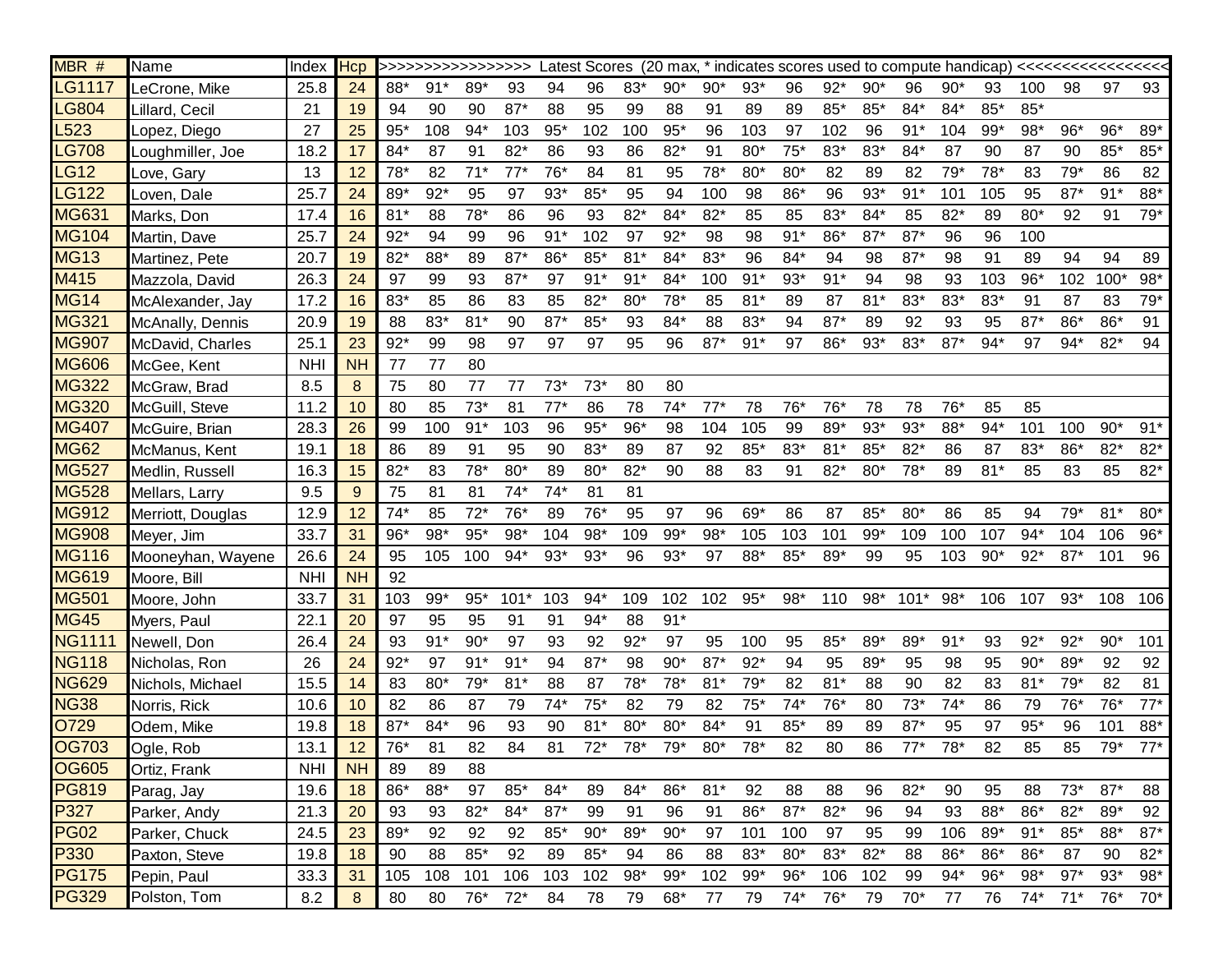| MBR #            | Name                 | Index      | Hcp       |       |                  |       |         |       |       |       |       |         |        |                                                 |       |       |       |       |       |       |       |              |          |
|------------------|----------------------|------------|-----------|-------|------------------|-------|---------|-------|-------|-------|-------|---------|--------|-------------------------------------------------|-------|-------|-------|-------|-------|-------|-------|--------------|----------|
| <b>PG98</b>      | Potts, Jim           | 37         | 34        |       | 108 103* 106 109 |       |         |       |       |       |       |         |        | 107 103* 100* 109 103* 107 104* 105 95* 115 104 |       |       |       |       | 99*   | $97*$ | 105   |              | 98* 101* |
| <b>PG613</b>     | Pozzi, Jeffrey       | <b>NHI</b> | <b>NH</b> | 78    |                  |       |         |       |       |       |       |         |        |                                                 |       |       |       |       |       |       |       |              |          |
| <b>PG1017</b>    | Pyka, Kurt           | 24.9       | 23        | 97    | 94               | $91*$ | $87*$   | 100   | 100   | 95    | 94    | 103 90* |        | $85*$                                           | 88*   | 93    | $91*$ | 89*   | $91*$ | $90*$ | 94    | 94           | $85*$    |
| Q117             | Quay, Randy          | 10.6       | 10        | 95    | 89               | $80*$ | $80*$   | 99    | 99    | 103   |       |         |        |                                                 |       |       |       |       |       |       |       |              |          |
| QG429            | Quinn, Hilory        | 5.4        | 5         | 69*   | 69*              | $70*$ | 78      | $72*$ | 74    | $64*$ | $72*$ | 73      | 74     | 77                                              | $73*$ | $71*$ | 76    | 78    | 75    | $72*$ | 75    | 73           | 68*      |
| <b>RG131</b>     | Ramsey, Bill         | 28.2       | 26        | $93*$ | $93*$            | $93*$ | 95      | 95    | $92*$ | 98    | $91*$ | 103     | $91*$  | $92*$                                           | 96    | 98    | 104   | 95    | $94*$ | 113   | 89*   | 97           | $91*$    |
| <b>RG926</b>     | Reading, John        | 17.1       | 16        | 86    | 83               | 84    | 85      | 85    | $82*$ | 83    | $82*$ | $78*$   | $81*$  | 83*                                             | 88    | $82*$ | 89    | $82*$ | 86    | $78*$ | $82*$ | $82*$        | 83       |
| RG1022           | Reeves, Lee          | 16.8       | 15        | $82*$ | 86               | 96    | 89      | 86    | $81*$ | 85    | 83*   | $78*$   | 86     | 83*                                             | $80*$ | $80*$ | 87    | 87    | 88    | 88    |       |              |          |
| <b>RG720</b>     | Renfro, Phil         | 16.8       | 15        | $82*$ | $79*$            | 84    | 92      | 83    | 88    | 85    | $82*$ | $83*$   | $79*$  | $80*$                                           | 88    | $82*$ | 83    | 86    | $82*$ | 83    | 84    | $80*$        | $81*$    |
| R36              | Richardson, Daniel   | 14.8       | 14        | $83*$ | 87               | 90    | 90      | 89    | 89    | 86*   | 86    |         |        |                                                 |       |       |       |       |       |       |       |              |          |
| <b>RG401</b>     | <b>Richert, Tony</b> | 22.3       | 21        | $90*$ | $90*$            | 93    | $81*$   | 89*   | $84*$ | $87*$ | 92    | 94      | 91     | $82*$                                           | $83*$ | 97    | 88*   | 93    | 99    | 92    | 93    | 88*          | 90       |
| <b>RG225</b>     | Rivard, Terry        | 21.3       | 20        | 95    | $87*$            | 101   | $85*$   | 90    | 97    | 91    | 99    | $87*$   | 89*    | 91                                              | 90    | 93    | 83*   | 90    | 83*   | $85*$ | $82*$ | $87*$        | $85*$    |
| <b>RG714</b>     | Robinius, Vernon     | 22.5       | 21        | 94    | 101              | 103   | 102     | 93    | 95    | 101   | 92    | 88*     | $89*$  | $83*$                                           | 86*   | $90*$ | $85*$ | 92    | 95    | $87*$ | $81*$ | 88*          | $87*$    |
| <b>RG515</b>     | Robinson, Brad       | 24.2       | 22        | $85*$ | $90*$            | 89*   | 95      | 94    | $90*$ | $90*$ | 103   | 96      | 106    | 89*                                             | $90*$ | 88*   | 85*   | 98    | $84*$ | 96    | 94    | 95           | 90       |
| RG49             | Rocha, Ruben         | <b>NHI</b> | <b>NH</b> | 96    |                  |       |         |       |       |       |       |         |        |                                                 |       |       |       |       |       |       |       |              |          |
| <b>RG95</b>      | Roddam, Cliff        | 13.5       | 12        | $79*$ | 81               | $80*$ | 84      | 78*   | 86    | 87    | $79*$ | 83      | 76*    | $80*$                                           | 81    | 90    | 82    | $80*$ | 83    | $77*$ | $77*$ | 84           | $72*$    |
| <b>RG018</b>     | Rogers, Joel         | 17.2       | 16        | 89    | 86               | 88    | 88      | 88    | 90    | $82*$ | $80*$ | 96      | $80*$  | 85                                              | $78*$ | 84*   | 84*   | $84*$ | $80*$ | $80*$ | 85    | 85           |          |
| <b>RG819</b>     | Roth, Jerry          | 26.2       | 24        | 99    | $87*$            | $84*$ | $90*$   | 98    | 96    | $93*$ | $92*$ | 89*     | 99     | 95                                              | 103   | $92*$ | $94*$ | $89*$ | 103   | 96    | $90*$ | 104          | 96       |
| <b>RG508</b>     | Rowley, Jim          | 14.2       | 13        | 84    | $80*$            | $80*$ | $79*$   | 84    | 81    | 88    | $76*$ | 84      | 76*    | 79*                                             | 81    | 86    | $80*$ | 81    | 87    | $78*$ | $79*$ | 87           | $78*$    |
| R <sub>209</sub> | Rushing, Perry       | 17.7       | 16        | 86    | 90               | 87    | 91      | 89    | 91    | 87    | 88    | $85*$   | $87*$  | 89*                                             | 93    | $91*$ | $85*$ | $84*$ | 88*   | $92*$ | 92    | 88*          | 88*      |
| S129             | Sanderson, Steve     | 18.3       | 17        | $82*$ | 90               | $79*$ | 92      | 93    | 86*   | 93    | $85*$ | 89      | 86*    | 79*                                             | $82*$ | 92    | $79*$ | 90    | 89*   | 98    | 97    | 97           | 89*      |
| SG0627           | Schlueter, Vince     | 8.1        |           | $73*$ | $72*$            | 81    | 81      | $70*$ | 83    | $72*$ | 78    | 76      | $75*$  | 78                                              | 77    | 83    | $78*$ | $78*$ | 78    | 78    |       |              |          |
| SG1017           | Scott, Dave          | 19.1       | 18        | 98    | 107              | 88    | 86*     | 90    | 86    | 86*   | $83*$ | 83*     | $79*$  | 83*                                             | $81*$ | 84*   | 91    | $82*$ | 90    | 90    | 95    | 95           | $85*$    |
| S1202            | Scott, Michael       | 9.9        | 9         | 88    | 78               | $72*$ | 83      | $75*$ | $74*$ | $73*$ | $76*$ | 78      | 80     | $74*$                                           | 79    | $77*$ | 80    | 79    | 80    | $71*$ | $74*$ | $77*$        | 78       |
| <b>SG329</b>     | Scovell, Keith       | 29.7       | 27        | 98    | 99               | $93*$ | 104     | $96*$ | $96*$ | $92*$ | $93*$ | 98      | 99     | 101                                             | 109   | $92*$ | 99    | 99    | $90*$ | $91*$ | $97*$ | $93*$        | 103      |
| <b>SG522</b>     | Seiler, Errold       | 23.4       | 22        | $81*$ | 100              | 94    | 105     | 98    | 101   | 98    | 99    | $93*$   | 97     | $93*$                                           | $83*$ | $92*$ | 83*   | 100   | 97    | $91*$ | 89*   | $80*$        | 88*      |
| SG721            | Shapiro, Mike        | 14.5       | 13        | 91    | $82*$            | 87    | $80*$   | $83*$ | 85    | 84    | $79*$ | 95      | 83     | $82*$                                           | 83    | 85    | 84    | $78*$ | 83    | $76*$ | $75*$ | $77^{\circ}$ | $75*$    |
| <b>SG32</b>      | Singh, Charanjit     | 27.9       | 26        | 95    | $90*$            | 97    | 101     | $94*$ | $93*$ | 97    | 99    | 102     | $91*$  | 100                                             | 103   | $92*$ | $93*$ | 97    | 94*   | 89*   | 86*   | $94*$        | 96       |
| SG1217           | Smith, Jerry         | 18         | 17        | 98    | $84*$            | 84*   | $85*$   | 86    | 88    | 86    | 85    | $80*$   | $81*$  | $83*$                                           | 87    | 91    | 85    | $81*$ | 78*   | 84*   | $81*$ | 92           | 90       |
| <b>SG720</b>     | Smith, Jim H         | 14.5       | 13        | $82*$ | 87               | 83    | $78*$   | 87    | 83    | 85    | 80*   | $77*$   | 83     | $81*$                                           | 93    | 84    | 83    | $78*$ | 85    | 78*   | $79*$ | $82*$        | $73*$    |
| S718             | Smith, Robert D.     | 18         | 17        | 88*   | 92               | 88*   | 88      | 89    | 89    | 99    |       |         |        |                                                 |       |       |       |       |       |       |       |              |          |
| <b>SG604</b>     | Smith, Robert        | 12.1       | 11        | 82    | 83               | 81    | $77*$   | $76*$ | 80    | 80    | 83    | $76*$   | $72^*$ | $78*$                                           | 80    | 78    | $77*$ | 78    | $77*$ | $77*$ | $77*$ | 86           | $77*$    |
| SG1029           | Smith, Ron           | 31         | 29        | 103   | 100              | 98    | $98*$   | 98    | $92*$ | $93*$ | 100   | 100     | $95*$  | $95*$                                           | 100   | 100   |       |       |       |       |       |              |          |
| <b>SG73</b>      | Spencer, David       | 19.8       | 18        | 97    | $85*$            | 87    | 89      | 88    | 91    | 86    | $84*$ | 85'     | 88     | 87                                              | 84*   | $81*$ | $85*$ | 90    | 89    | $84*$ | $83*$ | $84*$        | $83*$    |
| <b>SG912</b>     | Steffens, Mike       | 29.6       | 27        | 83*   | $93*$            | $93*$ | 108     | 100   | $95*$ | 107   | 102   | $97*$   | $92*$  | 97                                              | $96*$ | 98    | 98    | $95*$ | 100   | 98    | $94*$ | $94*$        | 99       |
| SG1030           | Steinebach, Frank    | 27.4       | 25        | 103   | $90*$            | $88*$ | 98      | 103   | 98    | 96    | $94*$ | $93*$   | $90*$  | 96                                              | 97    | 107   | 97    | 89*   | $91*$ | $96*$ | $92*$ | 98           | $88*$    |
| <b>SG917</b>     | Stevens, Roger       | 23.2       | 21        | $87*$ | $90*$            | $87*$ | 89*     | 76*   | 93    | 100   | 105   | 97      | 99     | $90*$                                           | $93*$ | $88*$ | 95    | 88*   | 93    | 98    | 95    | $83*$        | 95       |
| <b>SG605</b>     | Stratton, Jerry      | 29.3       | 27        | 100   | 100              | $93*$ | 93      | 95    |       |       |       |         |        |                                                 |       |       |       |       |       |       |       |              |          |
| <b>SG99</b>      | Strozewski, Jim      | 29         | 27        | 103   | 99               |       | 107 102 | 101   | 99    | $97*$ | 99    | $94*$   | $90*$  | $90*$                                           | 99    | 98    | $91*$ | 101   | $97*$ | $90*$ | $91*$ | $92*$        | $94*$    |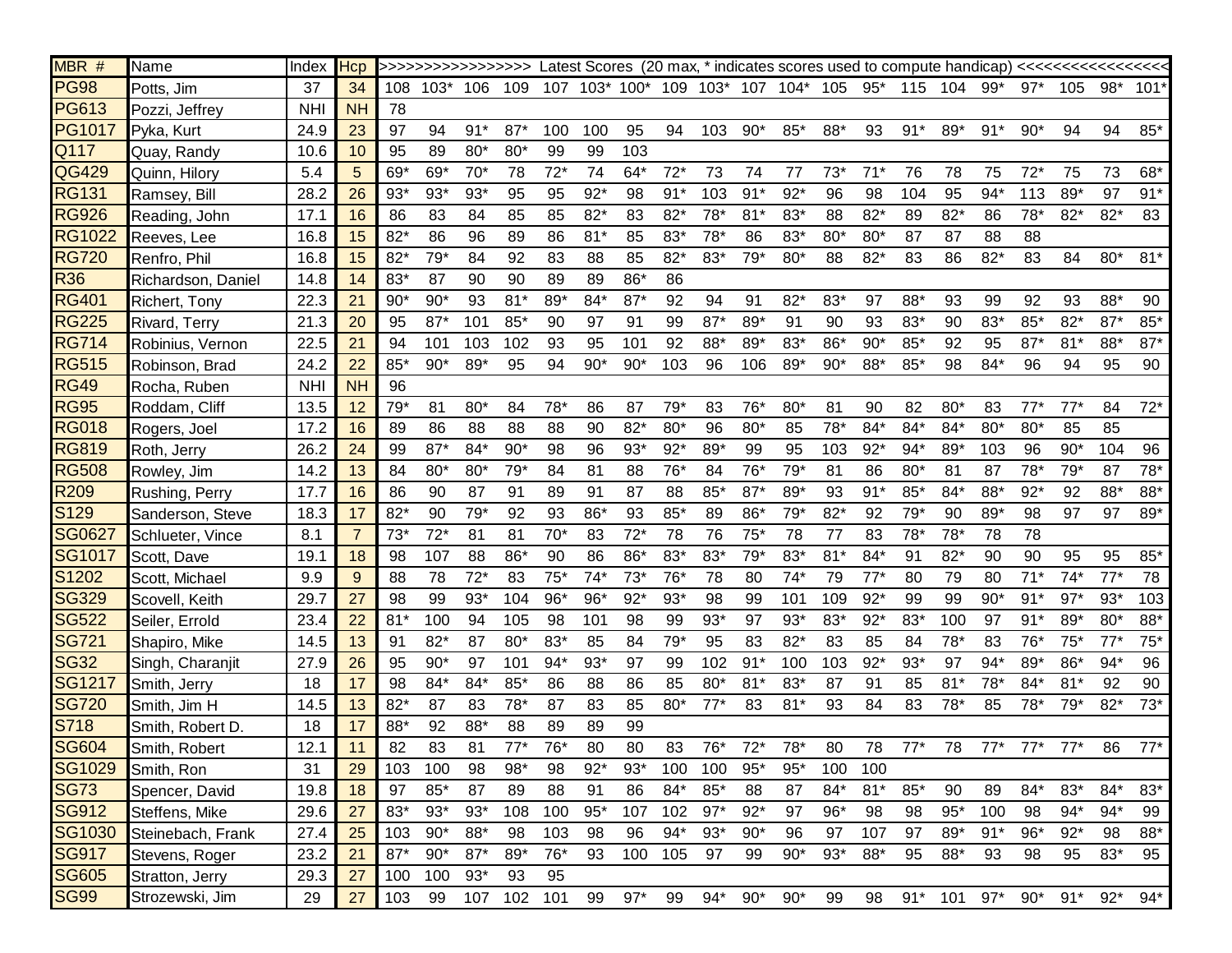| MBR #                        | Name                    | Index | <b>Hcp</b>     |       | >>>>>>>>>>>>>>>>>> |       |       |       |       |       |       |       |           |       |       |         |       |       |       |          |        |        |       |
|------------------------------|-------------------------|-------|----------------|-------|--------------------|-------|-------|-------|-------|-------|-------|-------|-----------|-------|-------|---------|-------|-------|-------|----------|--------|--------|-------|
| <b>SG128</b>                 | Sullivan, Bill          | 16    | 15             | $79*$ | $81*$              | 86    | 86    | 83*   | $80*$ | $81*$ | $80*$ | 83    | 90        | 86    | 91    | $79*$   | $77*$ | 86    | 91    | $81*$    | $81*$  | 83     | 83    |
| SG74                         | Sunlin, Richard         | 26    | 24             | 106   | 100                | 99    | 95    | $85*$ | 94    | 85*   | $93*$ | 88*   | $90*$     | 96    | $92*$ | $91*$   | $91*$ | 93    | 94    | $92*$    | 96     | $91*$  | 93    |
| SG331                        | Suttle, Wayne           | 14.8  | 14             | 90    | $79*$              | 83    | $80*$ | 90    | $81*$ | 89    | $77*$ | 84    | $78*$     | 78*   | 85    | $81*$   | 91    | $81*$ | 85    | $78*$    | $77*$  | 83     | 81    |
| <b>TG426</b>                 | Taylor, Kent            | 19.2  | 18             | 86*   | $82*$              | 96    | 87    | 88    | 86*   | $81*$ | 86*   | 87    | 91        | 90    | 89    | $81*$   | $81*$ | 87    | 87    | 88       |        |        |       |
| <b>TG48</b>                  | Teague, Richard         | 20.1  | 18             | 87    | 88                 | 90    | 97    | $87*$ | $81*$ | $87*$ | 91    | $83*$ | 90        | $80*$ | $83*$ | 94      | 89    | $86*$ | 86*   | 93       | 93     |        |       |
| TG418                        | Thomas, Jerry           | 18    | 17             | 87    | 87                 | $82*$ | 86    | 92    | 90    | 83*   | 87    | 84    | $84*$     | $81*$ | $79*$ | 91      | $80*$ | $84*$ | 90    | $84*$    | 83*    | 91     | $81*$ |
| <b>TG38</b>                  | Thomas, Randy           | 14.7  | 14             | 84    | $79*$              | 80    | 80    | $79*$ | 79    | 83    |       |       |           |       |       |         |       |       |       |          |        |        |       |
| T075                         | Thompson, Joe           | 12.8  | 12             | 83    | 88                 | 83    | 82    | 86    | 87    | $80*$ | 85    | 87    | $84*$     | $77*$ | $86*$ | $77*$   | $84*$ | $82*$ | $82*$ | 87       | 87     | 83*    | 83*   |
| T32                          | Thorpe, Tom             | 15.1  | 14             | $82*$ | $82*$              | $82*$ | 86    | 83    | $79*$ | $78*$ | $81*$ | 86    | 87        | 85    | 83    | 82      | 85    | 88    | 83*   | $84*$    | $77*$  | 93     | 86*   |
| <b>TG114</b>                 | Tillery, Tim            | 13    | 12             | 88    | 82                 | $77*$ | $80*$ | 84    | $77*$ | $76*$ | 84    | 84    | 84        | 82    | 75'   | 82      | 81    | 76*   | 81    | $78*$    | $81*$  | $80*$  | $73*$ |
| TG129                        | Tillett, Doug           | 19.4  | 18             | 91    | 84*                | 87    | 86*   | 86*   | $83*$ | 93    | 88    | $81*$ | $80*$     | 89    | 86*   | 93      | 91    | 89    | $82*$ | 88       | 86*    | $81*$  | 92    |
| <b>TG51</b>                  | Tilley, Jerry           | 15.2  | 14             | 85    | 83                 | 84    | 86    | 89    | 92    | 95    | 89    | 87    | 84        | 78*   | $81*$ | $82*$   | $75*$ | $78*$ | $82*$ | $79*$    | $78*$  | $82*$  | $79*$ |
| <b>TG826</b>                 | Trowbridge, Tony        | 21.3  | 20             | 92    | $85*$              | $85*$ | 86*   | 94    | 83*   | $87*$ | 92    | 91    | 92        | $87*$ | 86*   | $83*$   | 88    | 93    | 89    | 92       | 88*    | $83*$  | 89    |
| TG321                        | True, Harry             | 26    | 24             | 98    | $91*$              | $92*$ | 101   | 107   | $92*$ | 101   | 96    | $91*$ | $83*$     | $90*$ | $91*$ | 95      | 95    | $87*$ | $94*$ | $87*$    | 104    | 94     | 96    |
| TG111                        | Turner, Dan             | 22.6  | 21             | 92    | 94                 | 94    | 92    | 89*   | 93    | 89*   | 89*   | 92    | 91        | 90    | 91    | 98      | $85*$ | $87*$ | 85*   | $87*$    | $87*$  | $84*$  | $83*$ |
| <b>TG10</b>                  | Turner, Terry           | 28.3  | 26             | $92*$ | 88*                | 99    | 99    | $94*$ | $92*$ | 103   | 98    | 98    | $92*$     | 96    | 97    | $93*$   | 100   | $87*$ | 100   | $94*$    | 104    | $94*$  | $94*$ |
| <b>UG420</b>                 | Usey, Emmett            | 35.2  | 32             | 106   | 102'               | 105   | $97*$ | 103   | 101   | 106   | 106   | $97*$ | 106       | $93*$ | $97*$ | $101*$  | 106   | 105   | 109   | 112      | $100*$ | $99*$  | $99*$ |
| <b>VG84</b>                  | Vanderbrook, Don        | 23.8  | 22             | 88*   | 94                 | $90*$ | $87*$ | 95    | 88*   | 92    | 94    | 93    | $87*$     | 94    | 93    | 92      | $91*$ | 93    | 88*   | 96       | 89*    | $85*$  | 84*   |
| <b>VG708</b>                 | Vasil, John             | 19.1  | 18             | 85*   | 100                | $81*$ | 88    | 86    | $84*$ | 85*   | 80*   | $82*$ | 86        | 84*   | 85'   | 101     | 86    | 90    | 92    | $85*$    | $81*$  | 85     | 92    |
| VG219                        | Vaut, Butch             | 6.6   | 6              | $72*$ | 75                 | 69*   | 77    | 76    | $71*$ | 85    | 75    | $73*$ | $72*$     | 75    | 80    | $74*$   | 74    | $70*$ | 69*   | 75       | 75     | $70*$  | $72*$ |
| <b>VG718</b>                 | Vessels, Paul           | 20.9  | 19             | 89    | 86*                | 88    | 92    | 92    | 89    | 91    | 88    | $83*$ | $87*$     | 88*   | 92    | $82*$   | $85*$ | 88    | 91    | $84*$    | $86*$  | 85*    | $83*$ |
| WG1029                       | Wales, Ed               | 19.4  | 18             | $78*$ | 91                 | $81*$ | 86*   | $85*$ | 91    | 83*   | 88    | 87    | $85*$     | 88    | $82*$ | 86*     | 89    | 93    | 86*   | 89       | $83*$  | 87     | 92    |
| $\overline{\textsf{W}}$ G522 | Walker, Ronnie          | 28.2  | 26             | $93*$ | 103                | 96    | 96    | $94*$ | $90*$ | 96    | 99    | $93*$ | 96        | 95    | $93*$ | 89*     | $91*$ | $90*$ | $92*$ | 96       | 96     | $94*$  | 94    |
| <b>WG414</b>                 | Walsh, Harry            | 9.4   | 9              | $76*$ | 76*                | 76    | 83    | 78    | 77    | 80    | $71*$ | 81    | $73*$     | 77    | 82    | $76*$   | $74*$ | $71*$ | $73*$ | $74*$    | 76     | 76     | $75*$ |
| <b>WG104</b>                 | Waterhouse, Derek       | 23.7  | 22             | $90*$ | 88*                | 92    | $85*$ | 88*   | 89*   | 91    | 86*   | 94    | 83*       | $90*$ | 89*   | 91      | 91    | 91    | 91    | 107      | 107    | 93     |       |
| WG314                        | Watson, Bill            | 20.1  | 18             | 88*   | 90                 | 94    | 89    | 97    | 88    | 92    | 88*   | $80*$ | 90        | $87*$ | $85*$ | $87*$   | 93    | $73*$ | $84*$ | $84*$    | 89     | 90     | $85*$ |
| <b>WG107</b>                 | Weekley, Mark           | 20.1  | 18             | 92    | 88                 | $85*$ | 90    | 89    | $79*$ | 88*   | $82*$ | 90    | 89        | 89    | 86*   | $81*$   | $87*$ | 86*   | 89    | 83*      | $84*$  | 93     | 88    |
| <b>WG721</b>                 | Weinstein, Jay          | 30.3  | 28             | 105   | $98*$              | 89*   | $98*$ | 88*   | 99    | 107   | 99    | 99    | $95*$     | $94*$ | 98    | 98      | 99    | 106   | $93*$ | 101      | 96*    | $95*$  | $93*$ |
| <b>WG805</b>                 | White, Don              | 7.8   | $\overline{7}$ | 79    | 84                 | 88    | 80    | $75*$ | 75    | $71*$ | $71*$ | 82    |           |       |       |         |       |       |       |          |        |        |       |
| <b>WG214</b>                 | Wiles, Everett          | 27.6  | 25             | 96    | $90*$              | 88*   | 100   | $91*$ | 98    | 97    | $92*$ | $93*$ | $90*$     | 97    | $94*$ | $87*$   | 98    | 99    | 97    | $93*$    | 97     | 98     | $95*$ |
| <b>WG14</b>                  | Wilkerson, Randy        | 23.6  | 22             | 91    | 93                 | 93    | 92    | 97    | 90    | 88*   | $87*$ | 102   | $90*$     | 88*   | $87*$ | $87*$   | 86*   | 94    | 88*   | 88*      | 94     | 86*    | 93    |
| <b>WG712</b>                 | Williams, Jack          | 6.9   | 6              | 74    | 80                 | 73    | 79    | 78    | 78    | 78    | $72*$ | $72*$ | $71*$     | $71*$ | 74    |         |       |       |       |          |        |        |       |
| <b>WG888</b>                 | <b>Williams, Mike</b>   | 29.5  | 27             | $94*$ | $93*$              | $94*$ | 103   | 101   | 98    | 106   | 96    | 97    | $95*$     | 88*   | $95*$ | 97      | 98    | 102   | $92*$ | $95*$    | 106    | $90*$  | $95*$ |
|                              | WG1110 Willoughby, Bill | 23    | 21             | 90    | 91                 | 93    | 91    | 90    | 86*   | 91    | $87*$ | 95    | 92        | 89*   | 88*   | $89*$   | $87*$ | 90    | 89*   | $87*$    | 92     | $83*$  | $84*$ |
| WG612                        | Wolfe, Jim              | 22.2  | 20             | 89*   | 93                 | $81*$ | 94    | 91    | 101   | 95    | $83*$ | 100   | $87*$     | 88*   | 91    | $90*$   | $90*$ | $80*$ | 93    | 93       | $87*$  | $86*$  | 93    |
| WG1213                       | Wrobel, Greg            | 35.5  | 33             | $99*$ | 105                | $97*$ | 117   | $99*$ | 108   | $99*$ | 105   |       | 101* 103* | $96*$ | 104   | 104 110 |       | 105   |       | 108 102* | $91*$  | $102*$ | 106   |
| <b>YG11</b>                  | Yancey, Jerry           | 28.6  | 26             | $91*$ | $97*$              | $93*$ | $89*$ | 103   | $93*$ | 100   | 103   | 100   | 103       | 99    | $93*$ | $90*$   | 101   | $93*$ | 100   | 97       | 101    | 89*    | $95*$ |
| <b>YG10</b>                  | Yopp, Terry             | 14.7  | 14             | $79*$ | 83                 | 81    | $78*$ | 91    | $81*$ | 92    | $79*$ | 83    | 90        | 85    | $78*$ | $79*$   | $81*$ | 83    | $75*$ | $81*$    | 84     | 85     | $79*$ |
| <b>YG28</b>                  | Yoshida, Mike           | 15.2  | 14             | 92    | $78*$              | 76*   | 83    | $80*$ | $82*$ | $81*$ | 85    | 89    | $82*$     | $81*$ | 86    | 84      | 82    | 85    | 84    | 83       | 76*    | 78*    | $80*$ |